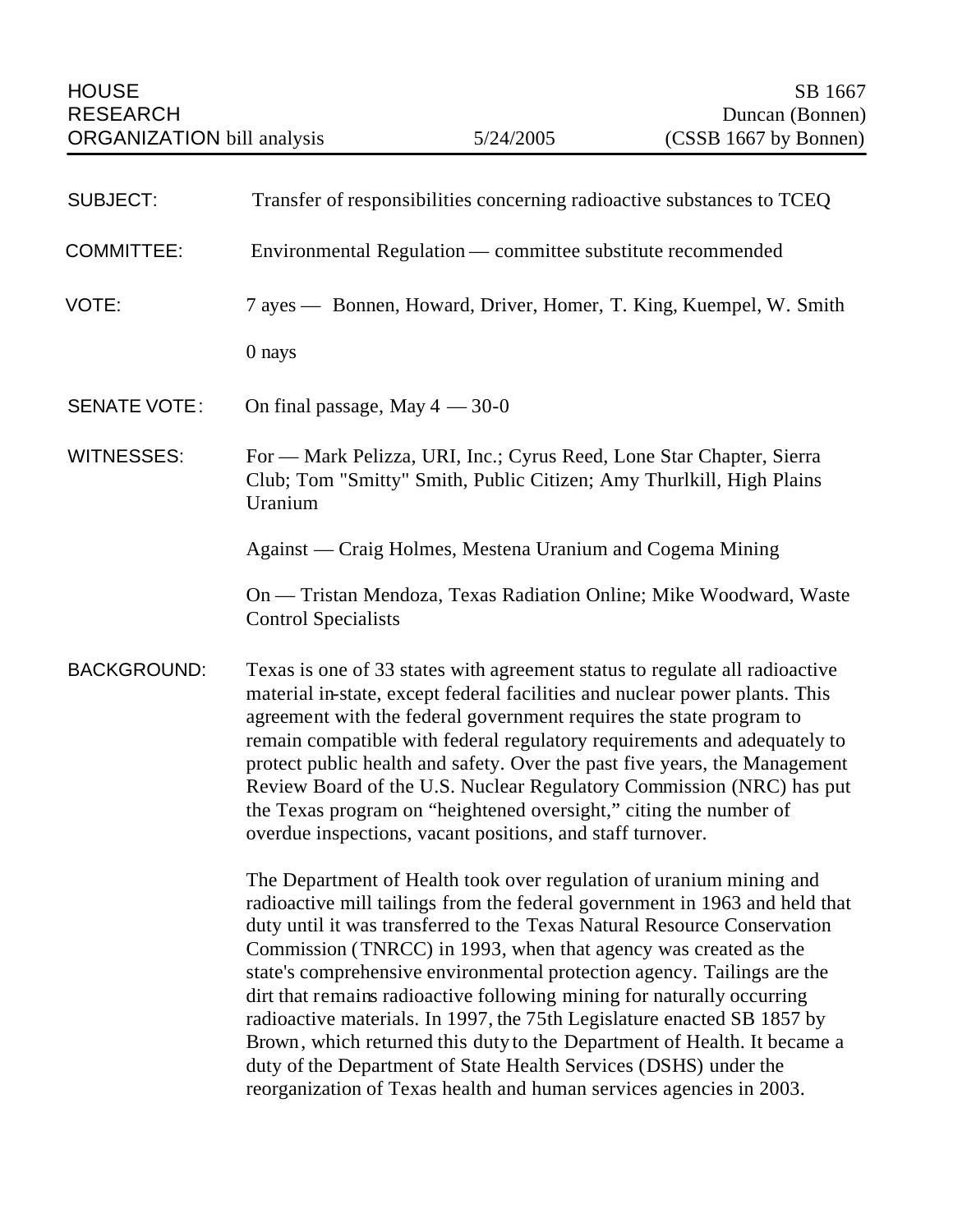In addition to regulating uranium mining and radioactive mill tailings, DSHS regulates two companies that process low-level waste from other entities. Low-level radioactive waste can include common materials, such as paper, plastic, glass, and metal contaminated by radioactive material; equipment and tools used in certain industrial and medical processes; resins and filters used to purify water at nuclear power plants; clothes, syringes, test tubes, and other equipment used in handling radioactive materials; and animal carcasses, equipment, and products used in biomedical and pharmaceutical research. DSHS also regulates an additional 1,600 radioactive material licenses involved in health processes.

HB 1567 by West, enacted by the 78th Legislature in 2003, authorizes the Texas Commission on Environmental Quality (TCEQ), formerly TNRCC, to license one private, low-level radioactive waste disposal facility. Waste Control Specialists (WCS) is the only private company currently seeking this license from TCEQ to dispose of low-level radioactive waste in Andrews County. Current state regulation gives the authority to regulate the disposal of low-level radioactive waste to TCEQ and the authority to regulate processing and storage of the waste to DSHS. DSHS recently amended the company's existing hazardous waste disposal license to accept radioactive waste from the federal weapons uranium enrichment program stored in Fernald, Ohio for storage in Andrews County.

To perform in situ uranium mining, meaning to drill a well to remove uranium, a business must first obtain a general permit pertaining to the overall mining activities performed in a Production Authorization Area (PAA). Followi ng approval for the PAA, an additional permit is needed for each well, whether used for uranium mining or for waste injection. A court order provided that when applying for a well, public notice would be provided on the basis that injections could influence the water supply.

- DIGEST: CSSB 1667 would institute a state fee on disposal of radioactive substances, authorize area-wide in-situ mining, and shift certain jurisdiction held by HHSC and DSHS over the licensing and regulation of radioactive substances to TCEQ, which would have the jurisdiction to license and regulate:
	- the processing of low-level radioactive waste or naturally occurring radioactive material waste received from other persons, except oil and gas NORM;
	- the recovery or processing of source material;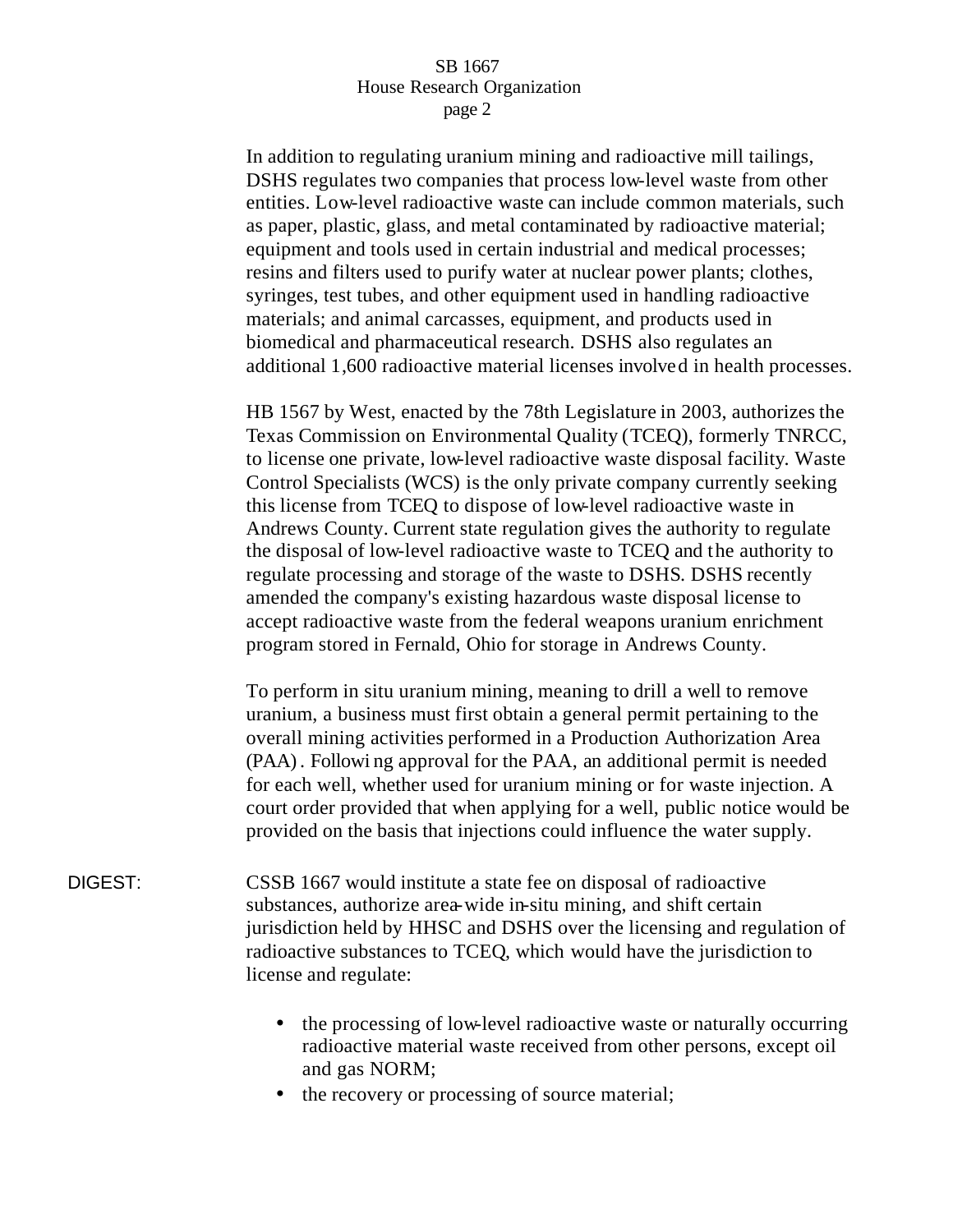- the processing of by-product material; and
- sites for the disposal of low-level radioactive waste, by-product material, or naturally occurring radioactive material waste.

The bill would make conforming changes to the transfer of jurisdiction over these licensing and regulation duties by eliminating certain references to the HHSC and DSHS and adding references to TCEQ where applicable.

**Contested case hearings**. TCEQ could hold contested case hearings on license applications under the Texas Radiation Control Act. TCEQ would hold a contested case hearing only if a timely request were filed by an affected person regarding the renewal or amendment of a license if a requested change would constitute a major amendment. Major amendments would include those that transferred the license, changed the authorized wastes, altered facility operations, affected the closure of a facility, or necessitated an environmental analysis. TCEQ would adopt rules to establish requirements for public notice of and public participation in the amendment of a license, including those regarding minor and major amendments. This provision would replace previous provisions governing public notification on license amendments.

**Facility licenses.** TCEQ could issue, amend, or renew a separate license for a separate commercial storage and processing facility for a site also licensed for disposal. In adopting rules for the issuance of licenses for new sites for processing or disposal of radioactive substances, TCEQ would consult with appropriate entities including the advisory board and the Texas Water Development Board. The commissioner would need to consider the amount of security required by a holder of any license to dispose of radioactive substances, and a compact waste disposal facility license holder would have to obtain at least \$20 million in security. TCEQ could assess and collect fees from an applicant to recover the costs the commission incurred for administrative review, technical review, and hearings on license application.

**Licensing authority of TCEQ and the Railroad Commission.** TCEQ would possess the sole and exclusive authority to grant, deny, renew, revoke, suspend, amend, or withdraw licenses for the recovery and processing of source material or the disposal of by-product material. TCEQ, HHSC, and the Railroad Commission, by rule, would adopt memoranda of understanding defining their respective duties under this chapter. The Railroad Commission would have sole authority to regulate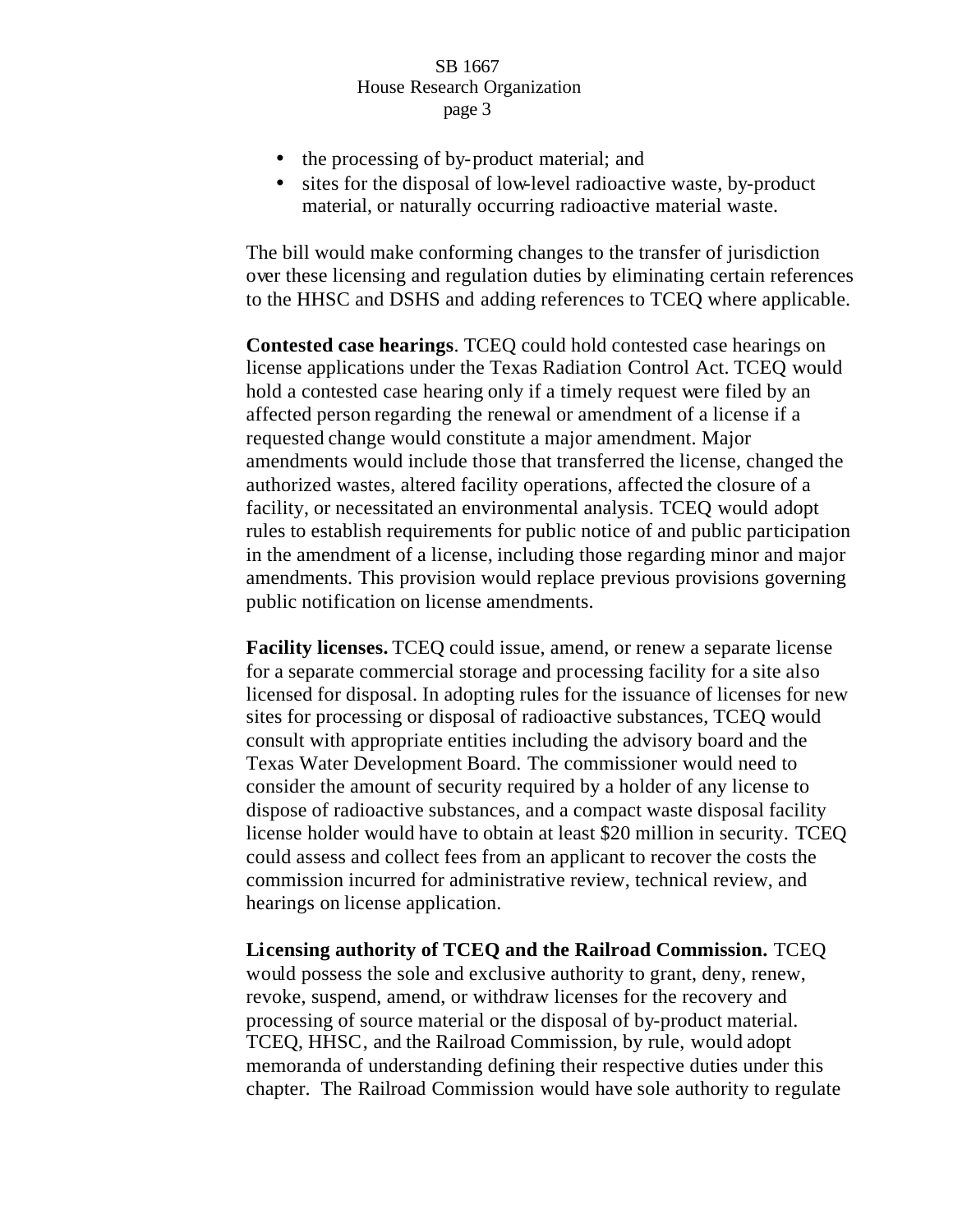and issue licenses, permits, and orders for the processing, storage, and disposal, rather than just disposal, of oil and gas naturally occurring radioactive material (NORM) waste and the decontamination and maintenance of equipment. The rules would provide protection for public health, safety, and the environment equivalent to the protection provided by rules of TCEQ applicable to processing, storage, and disposal of other wastes. The Railroad Commission would consider factors necessary to provide for the equitable allocation among NORM operators of the costs of administering the oil and gas NORM program. The total fees collected could not exceed the estimated costs of administering the oil and gas NORM program.

**State fee on disposal of radioactive substances.** A holder of a license authorizing the disposal of a radioactive substance from other persons would transfer 10 percent of its gross receipts from disposal operations on a quarterly basis. Eight percent would be transferred to general revenue while 2 percent would be transferred to the host county. This fee would not apply to the disposal of compact, federal facility, or industrial solid waste. The license holder would have to comply with audits by TCEQ to ensure that the license holder had accurately paid its fees.

**Jurisdiction over radioactive waste.** TCEQ would license and regulate radioactive waste, storage, processing, and disposal activities not preemptively regulated by the federal government. HHSC, through DSHS or another department, would be the state agency that regulated radioactive waste activities other than those regulated by TCEQ. The Railroad Commission of Texas would license and regulate the possession, storage, processing, handling and disposal of oil and gas NORM waste and the decontamination and maintenance of oil-field equipment.

**Authorization for area-wide in situ mining of radioactive substances.**  TCEQ could issue, as a component of an injection well permit, an authorization for in situ mining of radioactive substances in a specified production area. The authorization could not contain a provision that required any additional approval of TCEQ or any additional hearing for the permit holder to conduct minor in situ mining in the production area. An application for minor in situ authorization would not be subject to a contested case hearing, regardless of when the application was submitted. This would not prevent TCEQ from exercising its other powers governing

permits. The bill would exempt ownership of an on-site waste disposal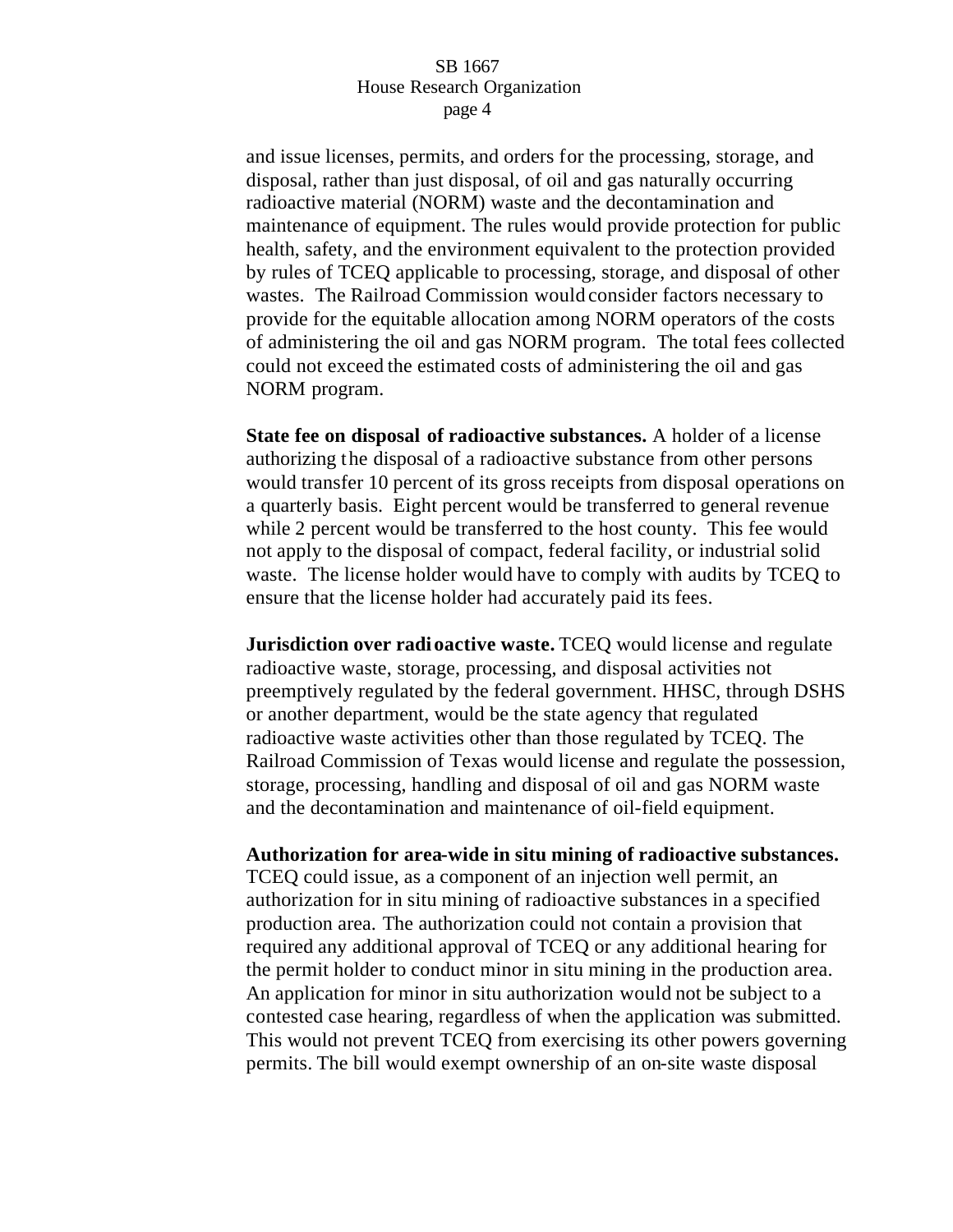associated with a licensed in situ leach uranium recovery facility from transferring to the state or federal government upon closure.

**General provisions.** The bill would make conforming changes to the reorganization and renaming of Texas health and human services agencies such that references to the board would mean the executive commissioner of the HHSC, and the department would mean DSHS. Conforming changes also would be made to reflect the name change from TNRCC to TCEQ.

The bill would take immediate effect if finally passed by a two-thirds record vote of the membership of each house. Otherwise, it would take effect September 1, 2005. Certain provisions of this bill would be required to be completed on September 1, 2005, if this were the effective date or by 31 days following the effective date if the act took immediate effect. These provisions would include transferring to TCEQ all rights, powers, duties, obligations, functions, activities, property, and appropriations pertaining to the licensing and regulation of radioactive substance recovery, storage, processing, and disposal or long-term care of decommissioned sites for disposal of by-product material formerly performed by HHSC and DSHS.

Any HHSC or DSHS staff person that performed duties related to the powers transferred to TCEQ could request a transfer, and TCEQ would consider these individuals for staffing. Any transfers as a result of this bill would not affect any pending litigation on the effective date. On the effective date, any condition on a license that would subject the license holder to a civil or administrative penalty for the license holder's failure to transfer by-product material by a certain date would be void.

The bill would also set up dates for consideration of license applications, renewals, or amendments; approval and actions related to remediation plans; and making decisions in contested case hearings. The processing of a license application to dispose of low-level radioactive waste filed before January 1, 2005 would not be affected by this bill, and TCEQ would prioritize processing of these licenses above all other applications and adhere to prioritization of the processing of other applications set forth in the bill.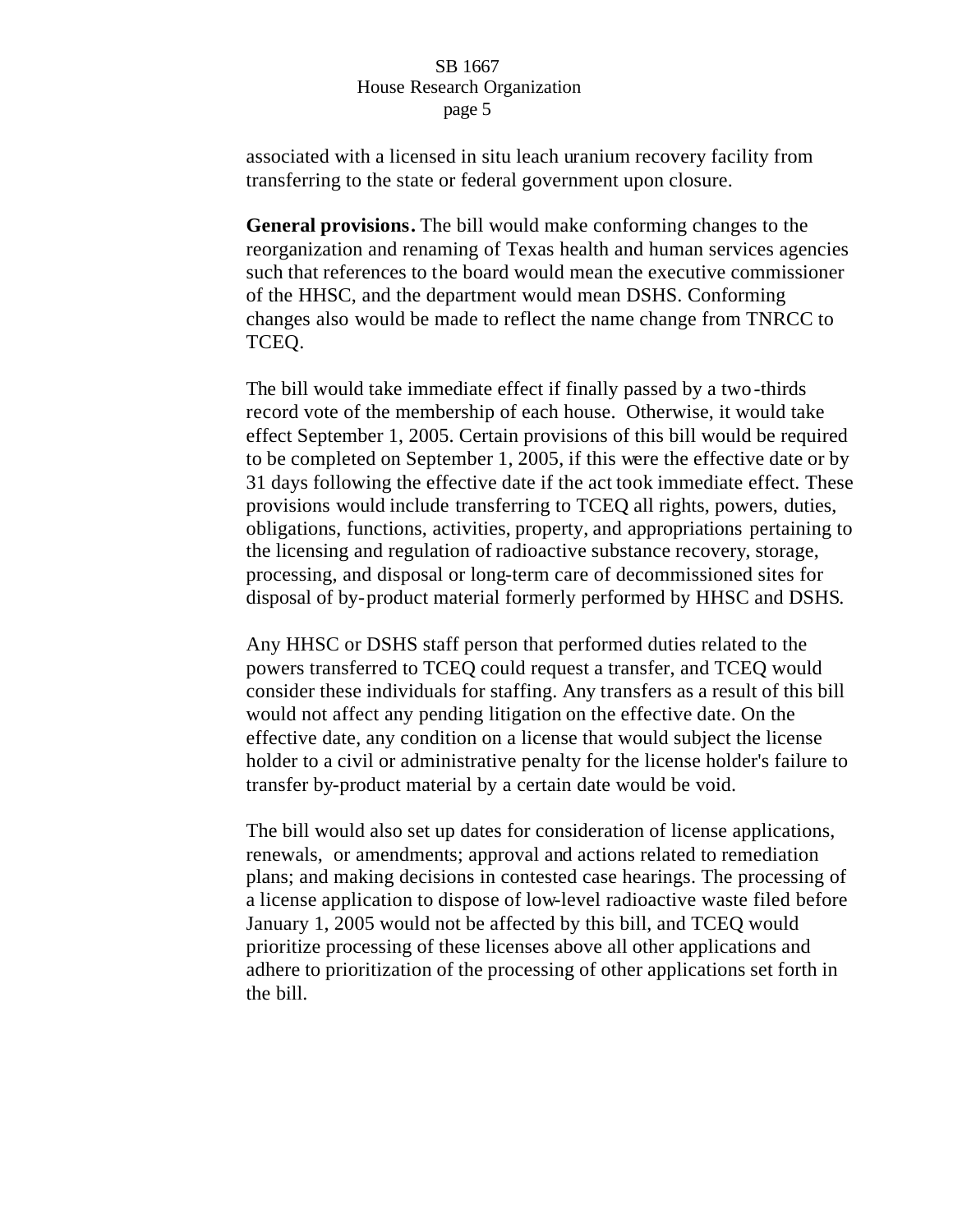**SUPPORTERS** SAY: CSSB 1667 would combine regulatory powers over waste disposal under one agency, assure consistent regulations across the board, and ensure that the state and counties received more financial benefit, including an estimated \$4,334,332 in general revenue over the upcoming biennium. This would be a responsible consolidation of resources under one agency and address concerns about fulfilling state obligations under Texas' agreement with the NRC.

> **Transfer of jurisdiction to TCEQ.** Texas' agreement with the federal government requires the state program to remain compatible with federal regulatory requirements and adequately to protect public health and safety. If Texas lost agreement state status through failure to properly regulate radioactive material, the NRC could resume control over these regulatory duties. This would cause increased administrative burdens and costs which would discourage industry development in Texas because companies would have to conduct business through Washington D.C. rather than locally. The NRC has cited the number of overdue inspections, vacant positions, and staff turnover from the DSHS radiation program as the basis for its "heightened oversight " of Texas.

Transferring the licensing and regulatory duties to TCEQ that are proposed in this bill would rectify the issues cited by NRC and eliminate the threat of NRC's resuming regulatory functions in Texas. TCEQ is the state expert when it comes to disposal and environmental concerns because these functions are a piece of the agency mission. The commission has more than 100 engineers and geologists with the unique skills necessary to understand disposal processes and evaluate environmental impact. Although DSHS does have more staff with expertise on radioactive materials, TCEQ has seven health physicists, and the bill provides for the transfer of DSHS expert staff to TCEQ. The transfer of jurisdiction to TCEQ would provide for a more holistic regulatory approach because TCEQ would be equipped to address the disposal, geological, engineering, and radioactive aspects of the process. In addition, it would add consistency to state regulation in the disposal of radioactive waste.

The licensing of WCS is an example of why the transfers of jurisdiction that would be made by this bill would be appropriate. The same company is applying for two licenses that each involve waste disposal; however, one of its applications is being processed by TCEQ and another is being processed by DSHS. This bill would decrease duplication of efforts in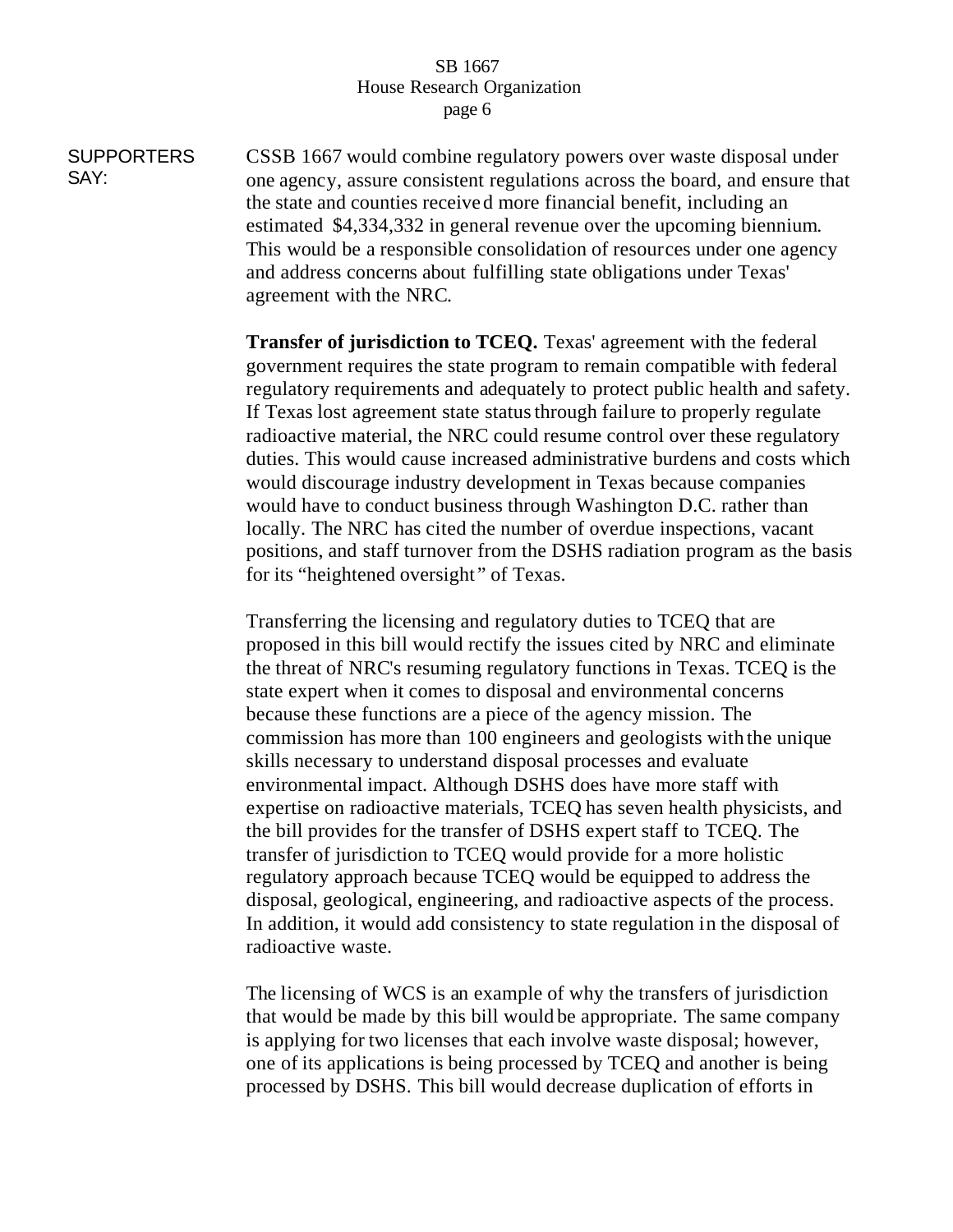such instances and increase coordination of resources and concentration of expertise.

The timelines provided for the transfer of powers and duties as well as licensing deadlines are adequate to meet the needs to thoroughly review applications to ascertain their validity and adherence to public safety requirements. The bill would not require approval of applications by these deadlines but instead would only require some form of decision to be made by the stipulated dates. Ensuring efficient processing of applications would protect current applicants who should not have to encounter processing delays due to reorganization of the state's licensing authorities. In addition, the sooner such facilities initiated operations, the sooner the state could benefit from return through the additional revenue stream from facility gross receipts.

**In situ-drilling.** The bill would bring more certainty to companies to ensure that if they invested funds to mine uranium, that they would be able to carry out their intended business. The current process in Texas is unlike any other in the nation in that a business could do all that was required to obtain a permit to drill in a certain area yet might later have permits denied to drill individual wells. This creates a high risk for businesses investing funds in these activities. An initial permit should be sufficient for a company to carry out business within the defined parameters of the permit. The public would still have a mechanism to hold a contested case hearing if any major amendment was made to a permit that would change the outcomes of drilling for which the business initially applied. This bill would grant companies the assurance that after receiving a permit and building a facility, they would have the ability to profit from it.

**Fee on radioactive substances.** These fees would generate revenue to both the state and to county governments. This would allow the state to share in profits associated with introducing additional radiation streams. Because companies already cover inspection costs and would be required to provide security to cover unexpected events that could risk public safety, 100 percent of these revenues could be used for general purposes.

**OPPONENTS** SAY: **Transfer of jurisdiction to TCEQ.** DSHS has an extensive history and greater expertise in regulating radioactive materials than does TCEQ. Duties should not be transferred at a time when TCEQ and DSHS are beginning to reach a better balance of authority in their respective areas of expertise, and the transfer could interfere with pending applications.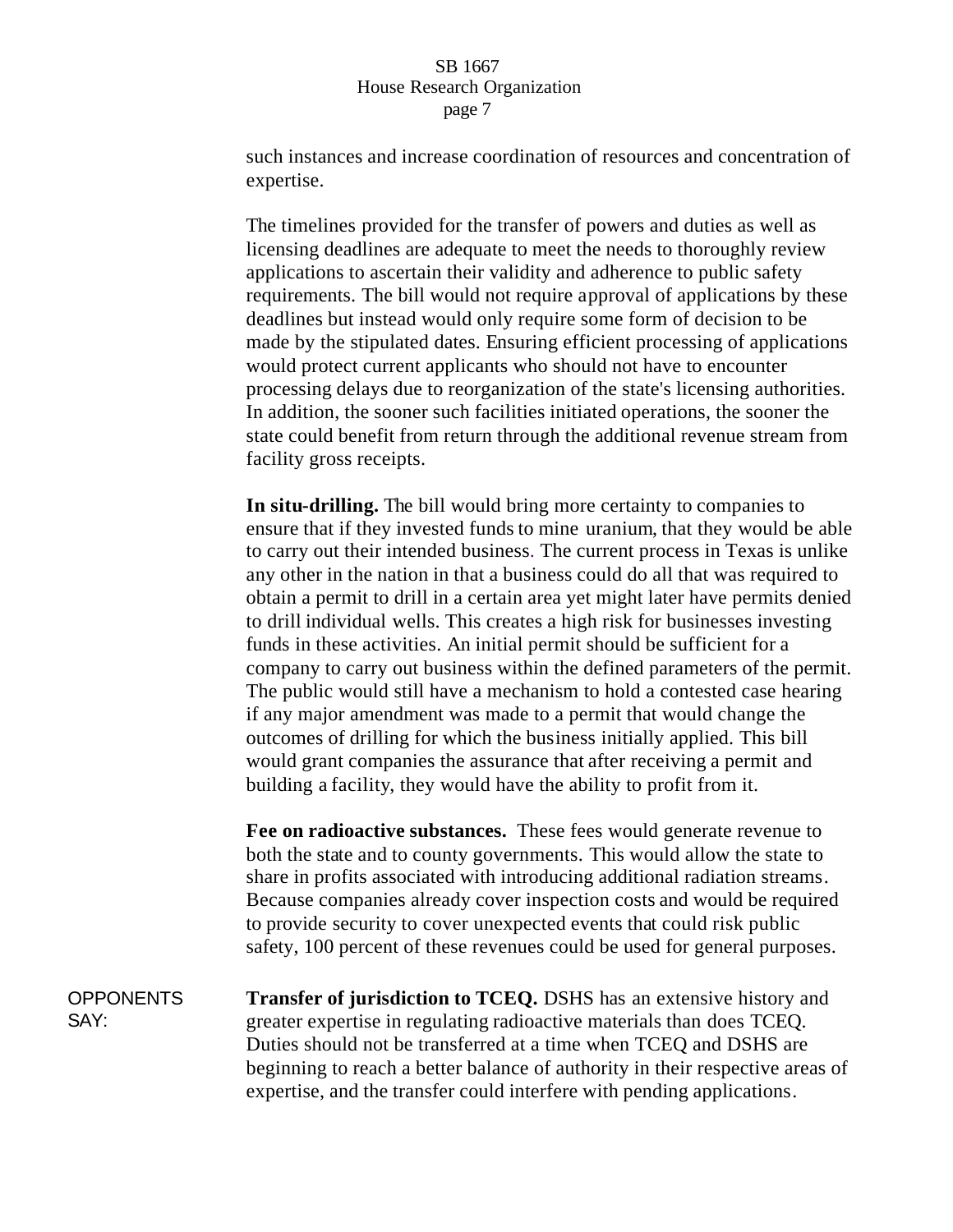There is no guarantee that the experts at DSHS would transfer to fill the gap in needed health physicists at TCEQ, and the number of FTEs necessary for overall regulation would increase under the proposed new structure. An attempt to move programs regulating radioactive issues from the Texas Department of Health (TDH) to TNRCC in 1993 failed because the department retained most of the staff who worked with radioactive issues on a regular basis, and therefore the bulk of the expertise on radioactive matters. SB 1857 in 1997 reversed the transfer of the by-product materials program primarily because the need was recognized to take advantage of the expertise in radioactive matters that remained with TDH.

The bill has several provisions that would not only transfer uranium mining waste recovery and processing from DSHS to TCEQ but could cause any licenses or remediation plans pending to confront a rushed approval deadline as early as October 31, 2005. This would not provide adequate time to consider licenses and remediation plans from companies in Duval, Live Oak, and Kleberg counties that are being contested both by the state and county officials because they do not meet state standards, which are more stringent than federal standards for clean-up.

The transfer of jurisdiction to TCEQ and associated deadlines with processing current WCS applications would not provide enough time adequately to review these applications. TCEQ already is reviewing the WCS low-level waste license application, and the transfer would add requirements to review the by-product disposal license currently at DSHS by as early as January 2006. There is no way that TCEQ could thoroughly review these applications while the commission was simultaneously having to hire more FTEs and contractors. Funding would not even be available to hire contractors until the new biennium begins, and this would constrict the review process even further. Such a fast review of applications for a company to dispose of radioactive waste would be irresponsible and only serve the business interests of WCS.

**In situ-drilling.** At present, public notice for proposed uranium mining is required. The public has recourse to seek a contested case proceeding when a uranium mining company seeks to expand operations through a PAA. SB 1667 would exempt minor in situ mining from public notice and the opportunity for a contested case hearing. The harmful effects of this provision are evident through the circumstances that could be experienced in Kleberg County, where an application is currently under review. If that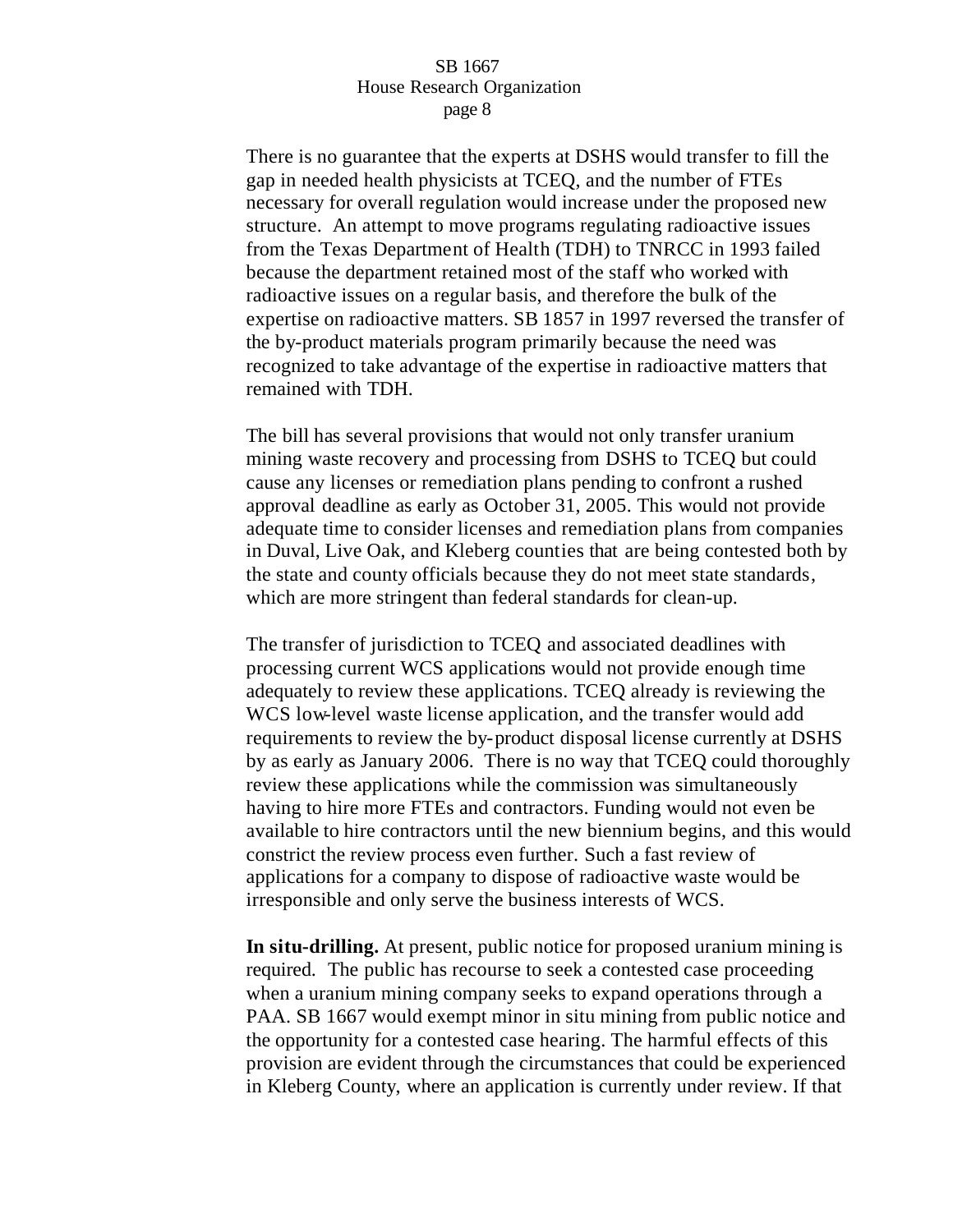application is considered for minor in situ mining, the public would have no recourse against further drilling even though the Environmental Protection Agency (EPA) already has informed locals that "gross alpha radiation was detected at five to eight times above EPA's standard" and they should discontinue drinking their water and "consult their family doctor." Residents believe the company already has polluted the water without concern for the community's well-being and without remediation, and they should retain the right to contest further drilling. The public has a right to protect their drinking water and their health. A uranium mining company should not be allowed to take away that right, so this special interest provision should be eliminated.

**Fee on radioactive substances.** While generation of additional revenues would be positive, these fees should be split more evenly between the state and county. This would provide more of a share of the revenues to the county, which is most impacted by the presence and operations of such businesses. In addition, state revenues should be designated to be placed in the Radioactive Waste Perpetual Care Fund.

Finally, this bill should not have eliminated a provision that was included in the Senate-passed version governing limitation on radioactive substance storage. Some waste at a facility would remain radioactive for hundreds or thousands of years, and when relevant to public health, the storage of such substances should be limited.

NOTES: The fiscal note estimates a gain of \$4,334,332 to general revenue related funds in fiscal 2006-07. This would assume the transfer of \$550,000 from DSHS and eight FTEs to be reduced to 4.5 FTEs following the next biennium. Estimated additional administrative costs would decrease from \$1.1 million in fiscal 2006 to \$555,000 for fiscal 2008 and subsequent years. The new fee on gross receipts and surcharges would be expected to generate at least \$14 million in additional revenues between 2006 and 2010.

> The committee substitute added more specific grounds upon which a determination would be made as to whether a contested case hearing could take place. It would also contains a provision on issuance of separate licenses for different facilities. The substitute eliminated a provision